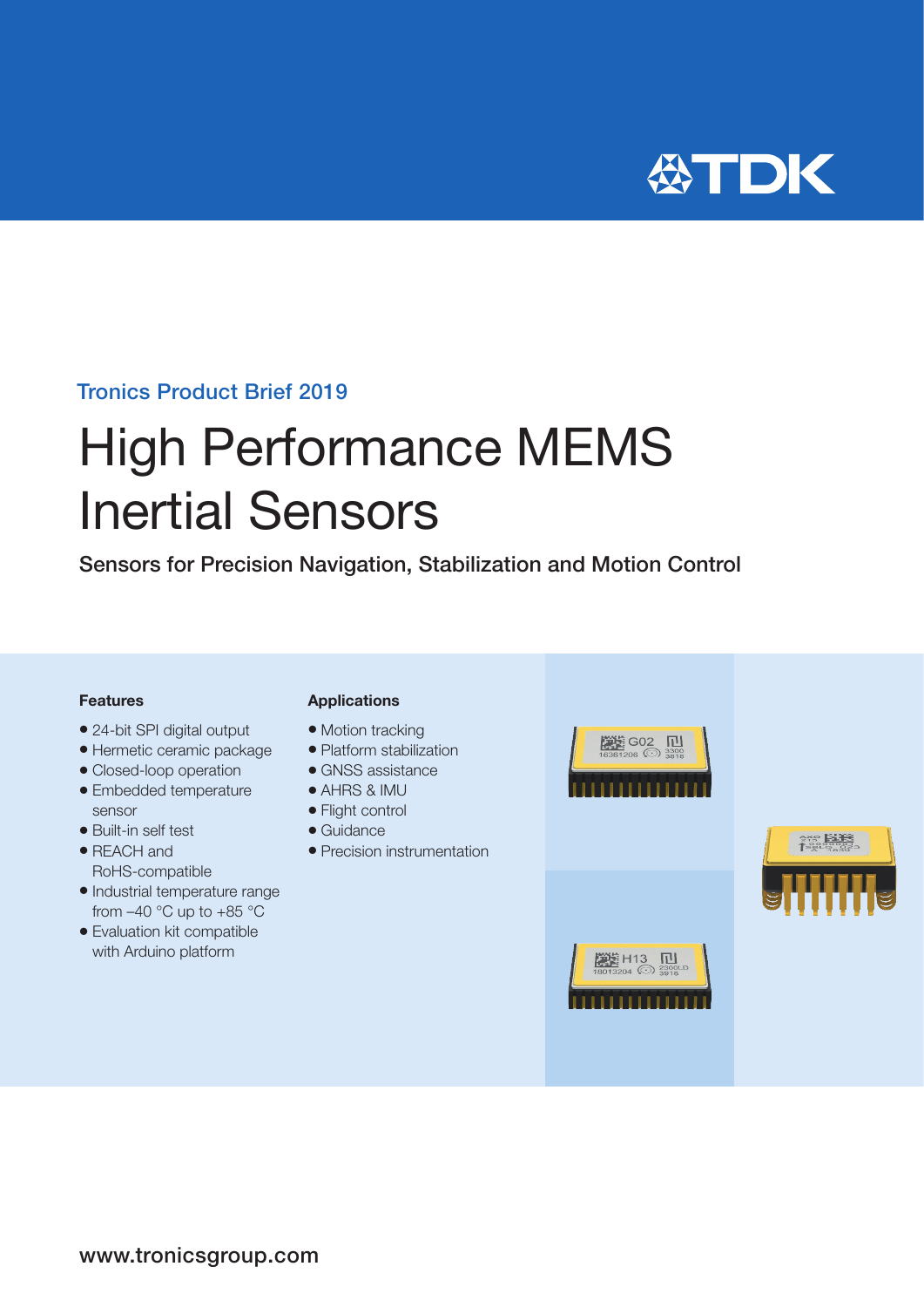## High Performance Sensors for Precision Navigation and Stabilization

### Introduction

Tronics Microsystems, a TDK Group Company, is a division of TDK's Temperature & Pressure Sensors Business Group and a recognized technological leader in the sector of nano- and microsystems. Addressing high-growth markets relying on increasing miniaturization of electronic devices, the company provides custom and standard products especially to the industrial, aeronautics, security, and medical markets.

Tronics is the only provider of both closed-loop MEMS accelerometers (measuring linear acceleration) and MEMS gyros (measuring angular rates), taking MEMS inertial sensors to an unrivalled level of performance. Closed-loop electronics, also called force-feedback, brings several key advantages to inertial sensors, including superior linearity, increased signal to noise ratio and improved behavior under vibrations, shocks and temperature environments.



Inertial sensing is among the most important and well-established function for high precision navigation and guidance, as well as stabilization.



At the request of systems manufacturers currently transitioning from old inertial technologies to silicon MEMS, Tronics has introduced in recent years several new MEMS gyros (measuring angular rates) and MEMS accelerometers (measuring linear accelerations). These products have already been successfully deployed on a large range of precision navigation and stabilization applications, and we still develop additional innovative products to meet new customers' requirements.

Tronics MEMS sensors stand for excellent measuring accuracy and long-term stability. Our sensors are available in a hermetically sealed ceramic package for extended lifetime in adverse environments. After calibration and verification, each sensor is delivered with a certificate of compliance giving test measurements over the whole temperature range. If standard types do not match the purpose, application-specific sensors with customized configuration and test coverage can also be supplied.

Our design center and plant for inertial sensors is located in France and is ISO 9001:2015 certified. Our sensors do not embed any firmware nor software, thereby easing systems certification.

With our comprehensive sensor portfolio we help system manufacturer's transition to MEMS products with huge benefits in terms of size, weight, power and price and without compromising on performance and reliability.

This product brief presents a selection of our continuously growing portfolio of high performance inertial sensors.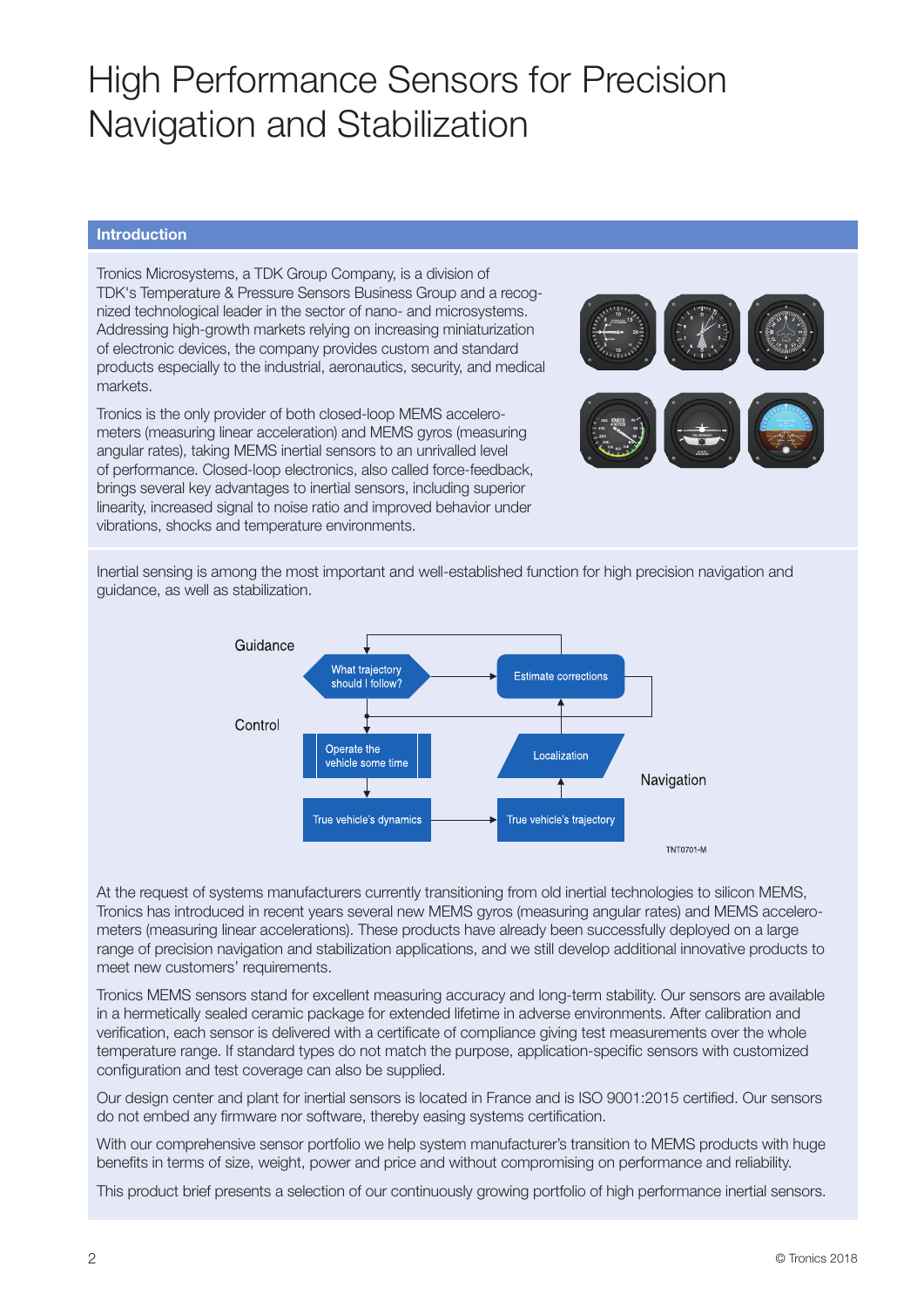## Inertial Sensors for Optical Systems

#### Motion tracking and stabilization



Vibrations and shocks cause blurring on optical systems such as cameras. This blurring effect can be reduced by mechanical stabilization: A gyro is used to measure the movement and a microcontroller directs that signal to small linear motors compensating for the motion. The control loop should run sufficiently fast in order to resolve the vibrations and provide enhanced image capabilities. Tronics sensors provide an adequate data rate and reduced latency down to 1 ms.

## tronics

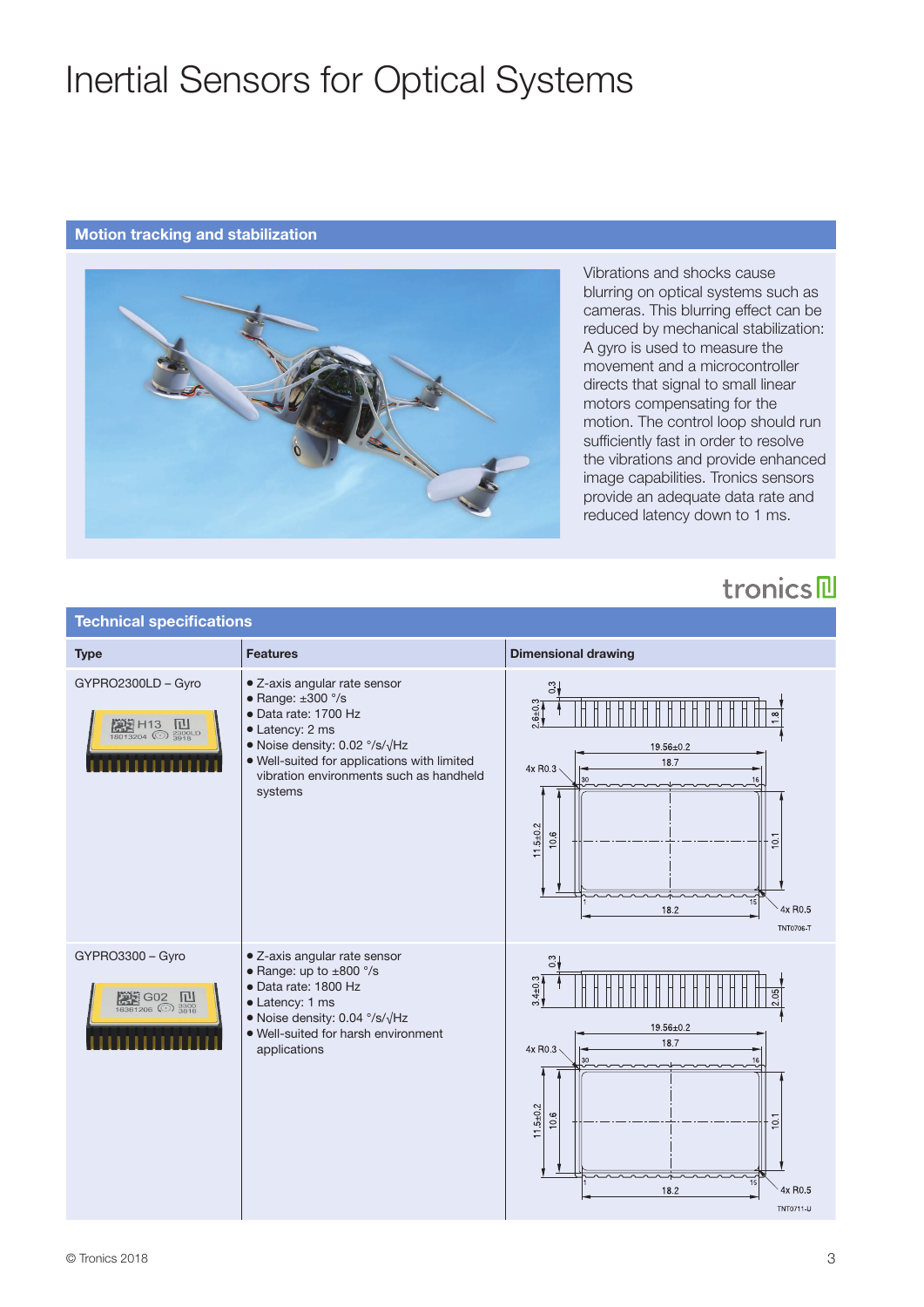## Inertial Sensors for Land Vehicles

### Precise GNSS-denied navigation



In today's land vehicles, the GNSS (Global Navigation Satellite System) is used as the main navigation system, while MEMS inertial sensing is usually limited to dead-reckoning for emergency stopping during short gaps in GNSS coverage. Thanks to its excellent performance, Tronics high performance MEMS gyro coupled to an odometer now enables reliable, long-term navigation without any external source such as GNSS.

## tronics

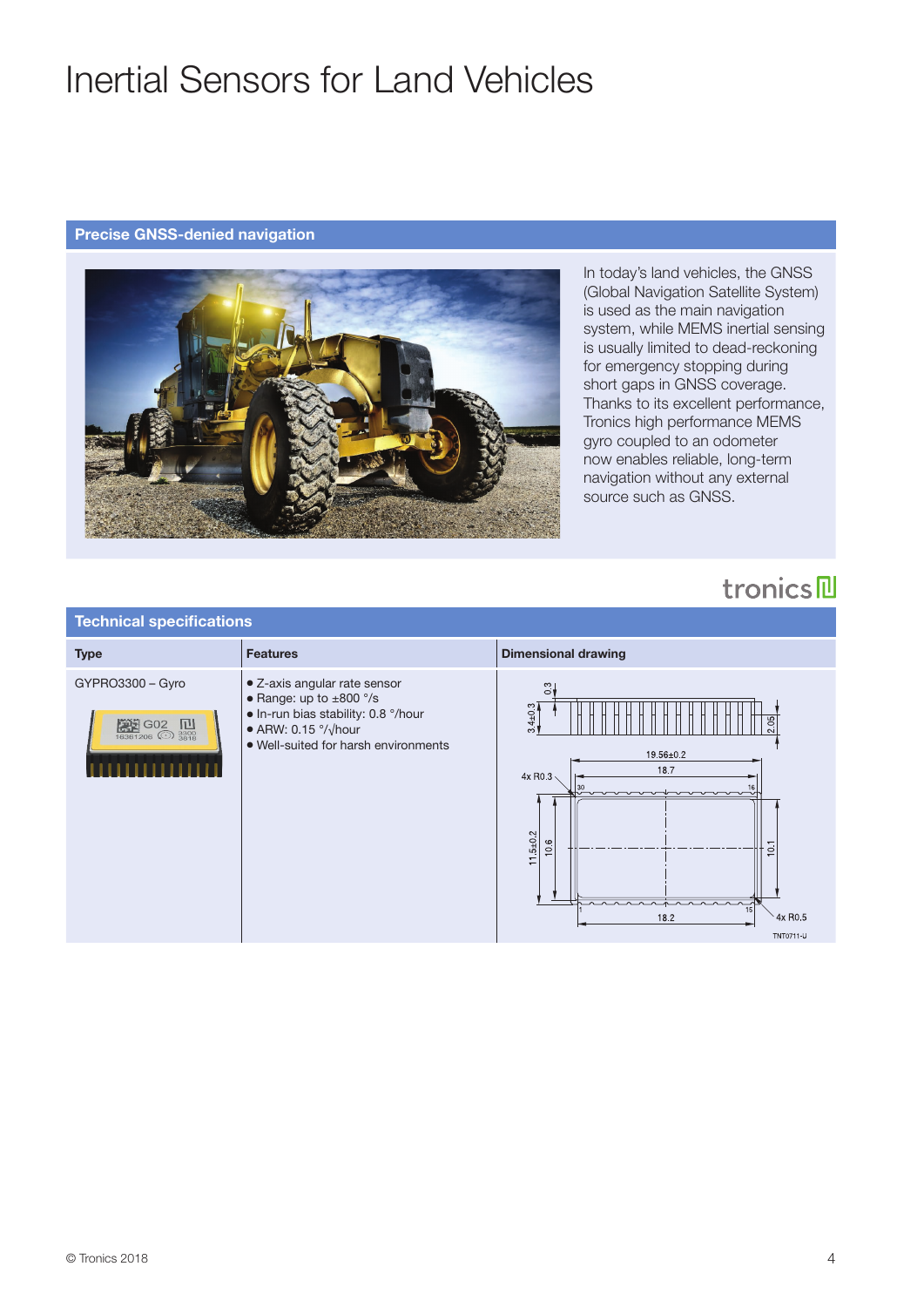## Inertial Sensors for Avionics

### IMUs, AHRS and flight control



Avionics inertial sensors are used to measure attitude, heading and yaw for flight control, displays and autopilot. They require high performance under the most demanding environmental condition: operational vibrations up to 8 *g* rms, temperature range from  $-40$  °C up to  $+85$  °C. For these applications, Tronics offers sensors with a JLCC package to ensure excellent reliability at system level even after several thousands of thermal cycles.

## tronics